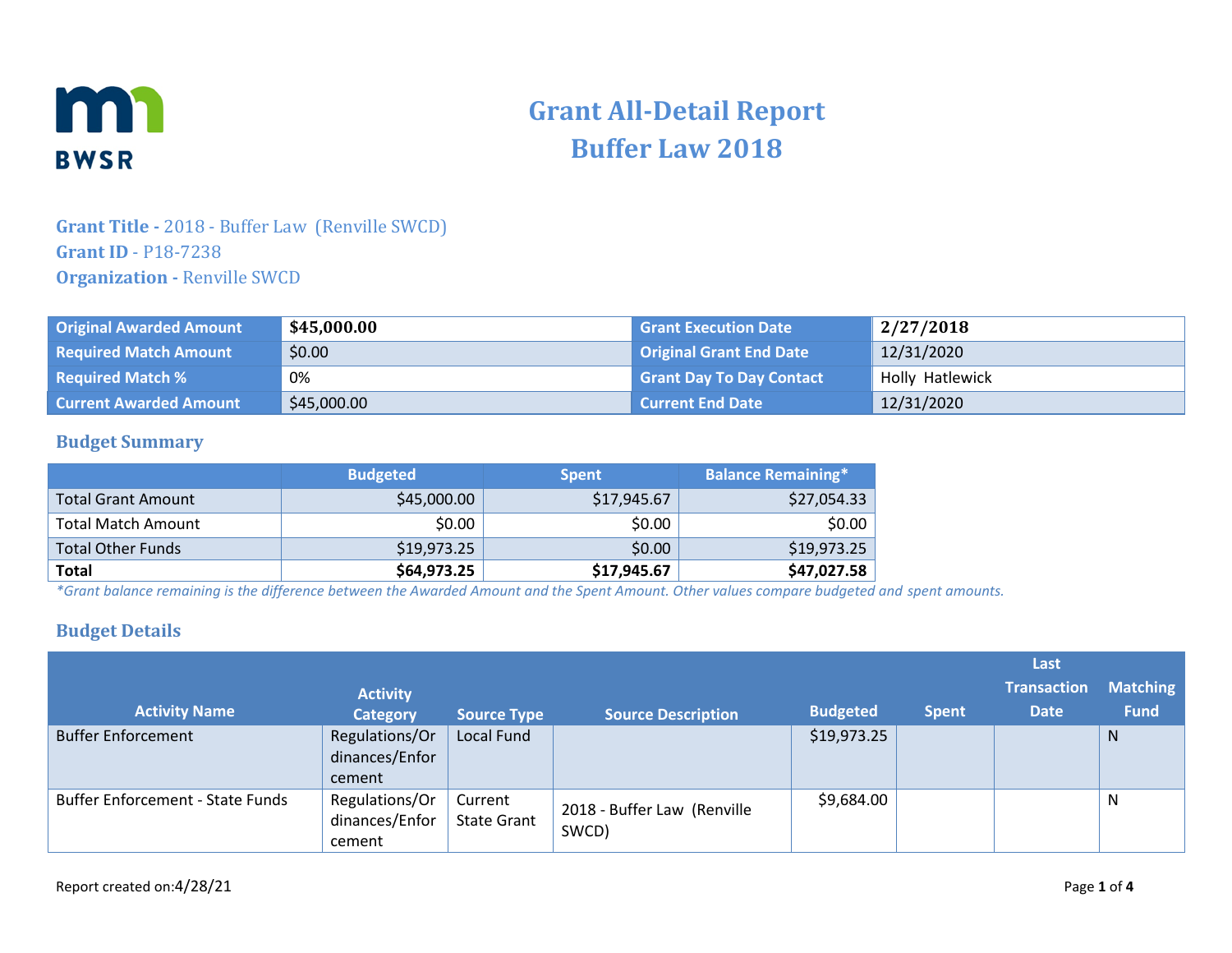|                                  |                                         |                               |                                      |                 |              | Last               |                 |
|----------------------------------|-----------------------------------------|-------------------------------|--------------------------------------|-----------------|--------------|--------------------|-----------------|
|                                  | <b>Activity</b>                         |                               |                                      |                 |              | <b>Transaction</b> | <b>Matching</b> |
| <b>Activity Name</b>             | <b>Category</b>                         | <b>Source Type</b>            | <b>Source Description</b>            | <b>Budgeted</b> | <b>Spent</b> | <b>Date</b>        | <b>Fund</b>     |
| <b>Buffer Law Implamentation</b> | Technical/Engi<br>neering<br>Assistance | Current<br><b>State Grant</b> | 2018 - Buffer Law (Renville<br>SWCD) | \$32,634.00     | \$16,993.17  | 12/31/2018         | $\mathsf{N}$    |
| Promotion                        | Supplies/Equip                          | Current                       | 2018 - Buffer Law (Renville          | \$2,682.00      | \$952.50     | 12/31/2018         | N               |
|                                  | ment                                    | <b>State Grant</b>            | SWCD)                                |                 |              |                    |                 |

# **Activity Details Summary**

| <b>Actual Size / Unit \</b><br><b>Total Action Count Total Activity Mapped</b><br><b>Activity Details</b><br><b>Proposed Size / Unit</b> |  |  |
|------------------------------------------------------------------------------------------------------------------------------------------|--|--|
|------------------------------------------------------------------------------------------------------------------------------------------|--|--|

# **Proposed Activity Indicators**

|  | <b>Activity Name</b> | Indicator Name | Value & Units | <b>Waterbody</b> | <b>Calculation Tool</b> | ' Comments |
|--|----------------------|----------------|---------------|------------------|-------------------------|------------|
|--|----------------------|----------------|---------------|------------------|-------------------------|------------|

# **Final Indicators Summary**

| <b>Indicator Name</b> | <b>Total Value</b> | <b>Unit</b> |
|-----------------------|--------------------|-------------|
|                       |                    |             |

# **Grant Activity**

| <b>Grant Activity - Buffer Enforcement</b> |                                                                                                           |  |  |  |
|--------------------------------------------|-----------------------------------------------------------------------------------------------------------|--|--|--|
| <b>Description</b>                         | enforcement of the Buffer Law at a billable rate of \$40.35, for 495 hours of compliance and enforcement. |  |  |  |
| <b>Category</b>                            | REGULATIONS/ORDINANCES/ENFORCEMENT                                                                        |  |  |  |
| <b>Start Date</b>                          | <b>End Date</b>                                                                                           |  |  |  |
| <b>Has Rates and Hours?</b>                | No                                                                                                        |  |  |  |
| <b>Actual Results</b>                      |                                                                                                           |  |  |  |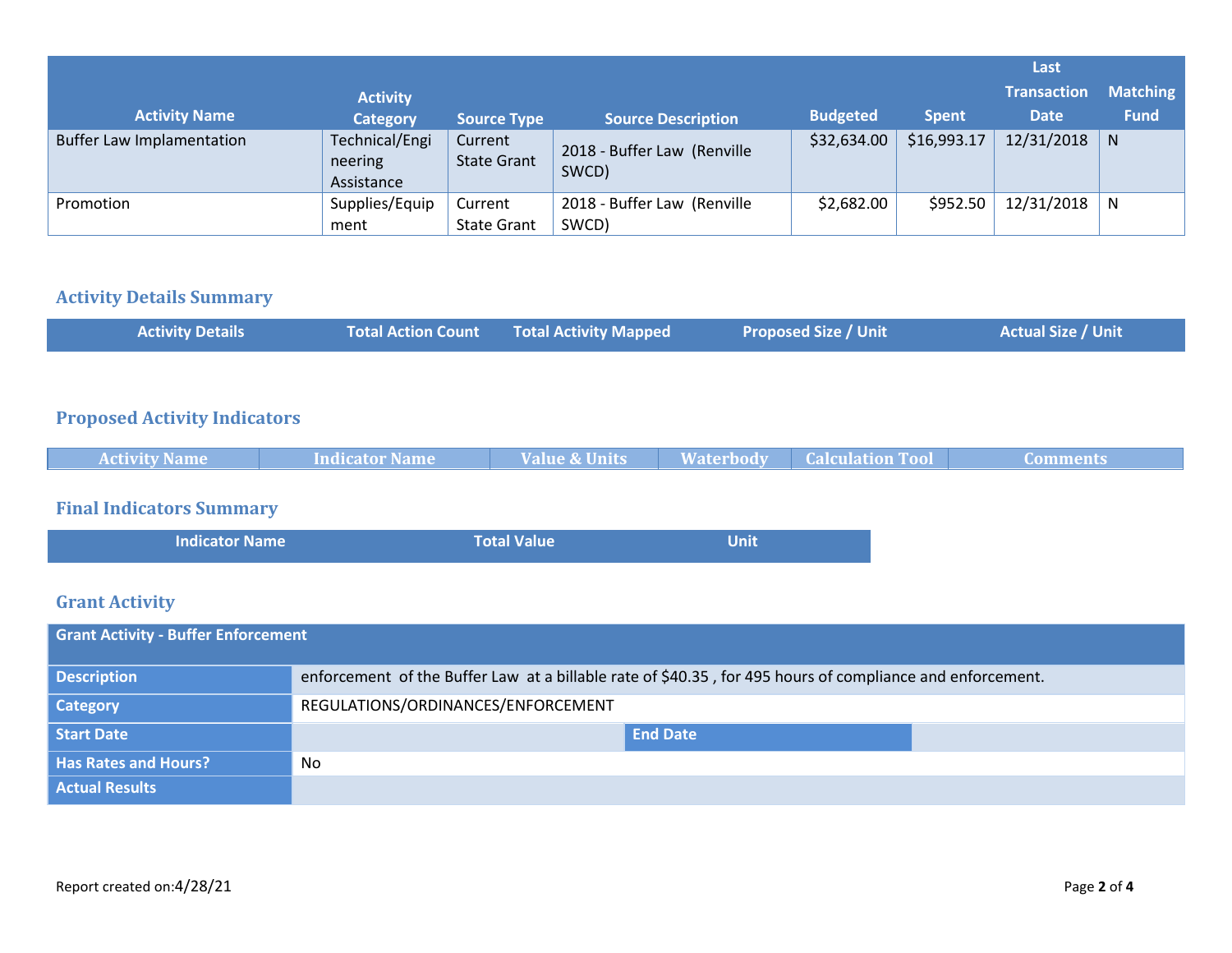| <b>Grant Activity - Buffer Enforcement - State Funds</b> |                                                                                                                                             |
|----------------------------------------------------------|---------------------------------------------------------------------------------------------------------------------------------------------|
| <b>Description</b>                                       | Technician will spend 240 hours working with customer and the county to implement the buffer law at a billable rate of<br>\$40.35 (\$9684). |
| <b>Category</b>                                          | REGULATIONS/ORDINANCES/ENFORCEMENT                                                                                                          |
| Start Date                                               | <b>End Date</b>                                                                                                                             |
| <b>Has Rates and Hours?</b>                              | No                                                                                                                                          |
| <b>Actual Results</b>                                    |                                                                                                                                             |

| <b>Grant Activity - Buffer Law Implamentation</b> |                                                                                                                                                                                                                                                                                                                                            |
|---------------------------------------------------|--------------------------------------------------------------------------------------------------------------------------------------------------------------------------------------------------------------------------------------------------------------------------------------------------------------------------------------------|
| <b>Description</b>                                | Administrator Hatlewick will oversee an administration of the Renville SWCD buffer program at a billable rate of \$54.39, for<br>600 hours (\$32,634).                                                                                                                                                                                     |
| <b>Category</b>                                   | TECHNICAL/ENGINEERING ASSISTANCE                                                                                                                                                                                                                                                                                                           |
| <b>Start Date</b>                                 | <b>End Date</b>                                                                                                                                                                                                                                                                                                                            |
| <b>Has Rates and Hours?</b>                       | No.                                                                                                                                                                                                                                                                                                                                        |
| <b>Actual Results</b>                             | 12/31/18<br>Office Admin worked 427.669 hours at a billable rate of \$23.71 totaling \$10,140.03 recording financials, filing paperwork and<br>tracking compliance.<br>Office Administrator worked 126 hours at a billable rate of \$54.39 totaling \$\$6,853.14 administrating the buffer law grant and<br>activities.<br><b>END 2018</b> |